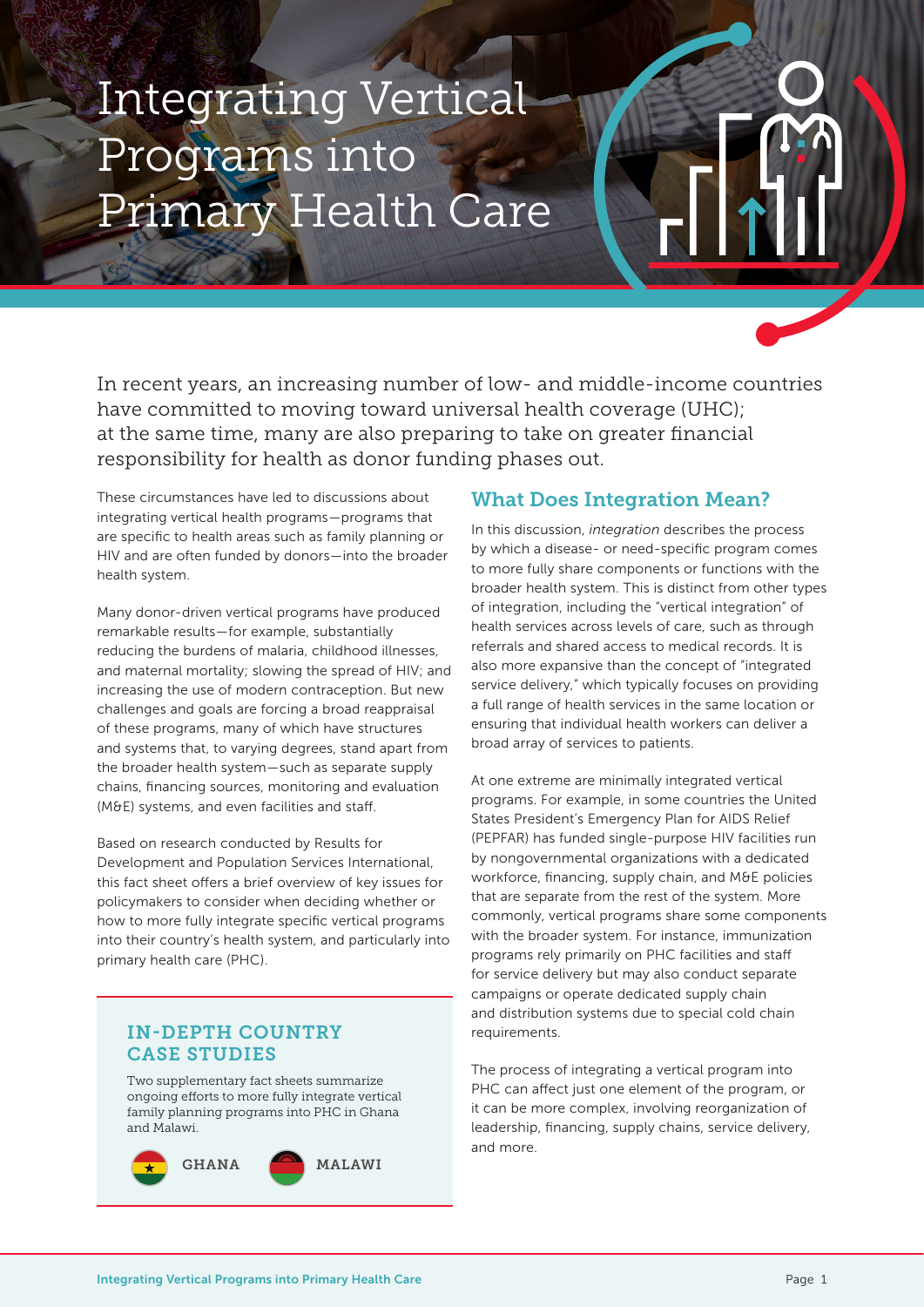# What Does the Evidence Show About Integration?

In some cases, integration has yielded clear benefits to those served by the vertical program, by increasing access to or the quality of priority services. Examples include integrating management of childhood illnesses into PHC delivery in Bangladesh and the addition of nutrition, infection control, and family planning to routine services in India. Integration has also improved PHC performance in some countries. For example, adding basic HIV care to Rwandan PHC centers may have contributed to increased utilization of key preventive services, especially in reproductive health.

In other settings, vertical programs have outperformed more integrated approaches in achieving disease- or need-specific outcomes. For example, Nepalese women served by village health workers who focused narrowly on family planning and immunization demonstrated greater family planning knowledge and intention to use contraceptives than those served by health workers offering a broader range of PHC services.

# Elements of Effective Integration

The literature shows several key enablers of effective service integration. They include the existence of information systems and management tools within the health system that can facilitate integrated clinical practice, as well as sufficient and appropriate space to provide services (balancing the need for patient convenience with patient privacy and safety from health risks).

Effective integration also requires coordination of efforts across the health system, not only in service delivery settings but also in operations and administration, health-sector policies and strategies, reporting and information systems, and funding streams.

The research suggests several important considerations for governments and donors as they weigh whether or how to more fully integrate vertical programs into PHC, as shown below.

#### The context matters

Important factors include PHC performance relative to vertical program performance and the epidemiological trajectory of the health needs currently addressed by the vertical program.





## Integration may require tradeoffs

Integration can improve the reach, quality, and sustainability of critical disease-specific services, but it can also dilute political attention or funding directed toward specific health needs.

## Integration should go beyond service delivery

A range of program and system components, including governance and financing, should be included in integration efforts. The key components will depend on the health need and the country context.





## Integration can (and often should) be incremental

A well-functioning health system is a prerequisite for effective integration, so countries can start with program components that the broader health system is prepared to absorb, while investing in system functions that need further strengthening.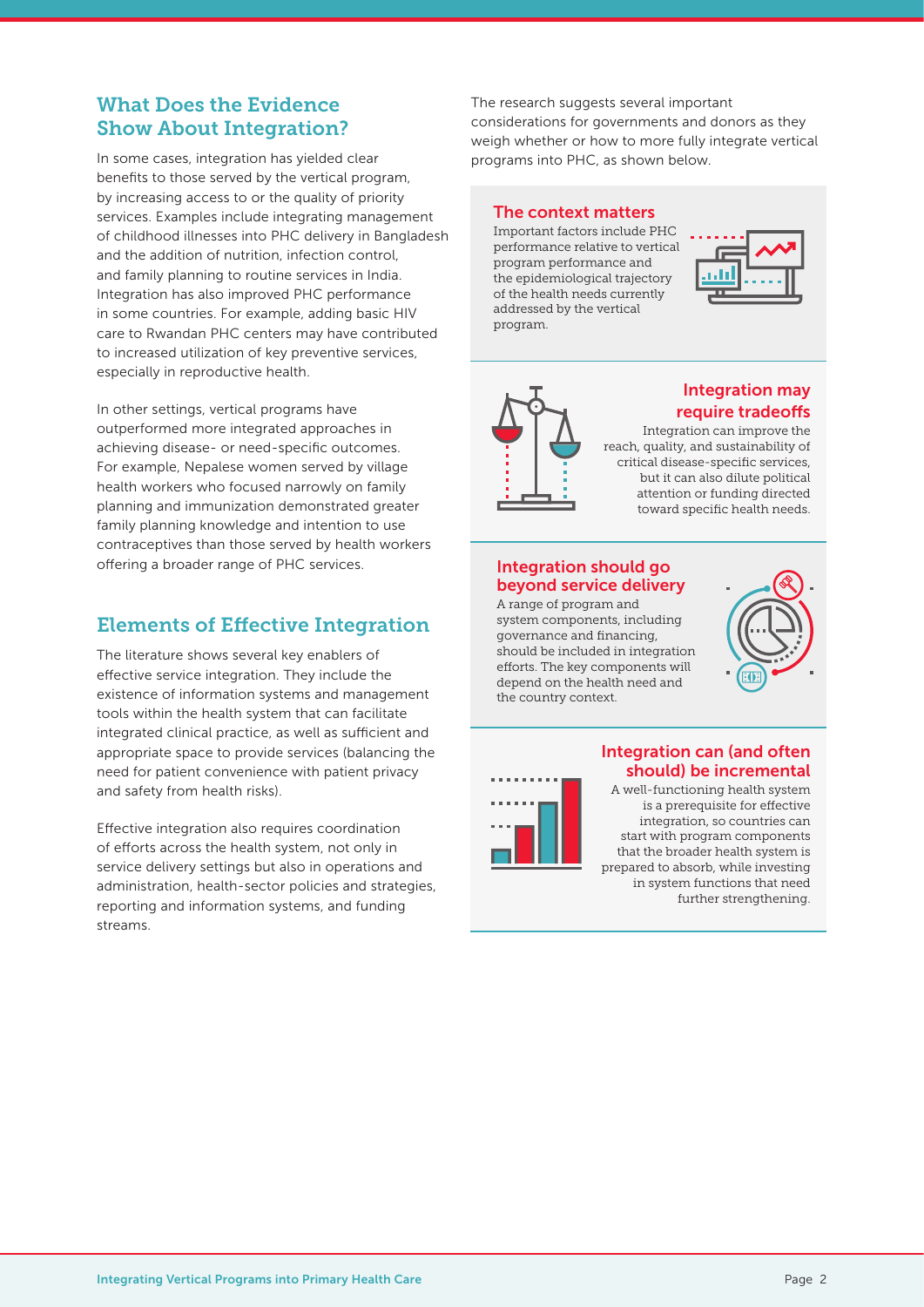# A Five-Step Decision-Making Process

Policymakers may not always have definitive empirical evidence on whether or how to integrate vertical programs into PHC. The following steps—which should be embedded in routine policy and planning processes—can help inform integration decisions.

- **1.** Articulate the objectives of integration.
- **2.** Understand the status quo.
- **3.** Identify integration options.
- 4. Assess the options and make decisions.
- **5.** Monitor implementation and make adjustments.





## Step 1. ARTICULATE THE OBJECTIVES OF INTEGRATION

Policymakers who are interested in integration should be able to clearly explain how it will contribute to broader health objectives, such as improved efficiency, while also understanding how various constituencies will evaluate integration proposals. Health-sector stewards and PHC advocates may be most interested in systemwide effectiveness and efficiency, while vertical program implementers, advocates, and funders may be most concerned about the needs of the populations their programs serve. Once policymakers clarify their objectives, they should marshal government, civil society, and donor resources to determine what integration would require in practice and identify the likely enablers and risks throughout the health system and the vertical program in question.



#### Step 2. UNDERSTAND THE STATUS QUO

Characterizing the current relationship between the vertical program and the broader system is critical to integration decisions because it helps clarify options. For example, in some cases the discussion may be about the shared use of health facilities and human resources. Elsewhere, it may be about financing and benefits policies, such as bringing vertically funded services into a national health insurance scheme's package of covered services.

It may be useful to look at the relative strengths of individual functions and components of vertical programs and health systems. For example, vertical programs—especially those funded by donors typically have strong planning, monitoring, and oversight to satisfy requirements linked to their dedicated funding. They also often engage more effectively with nonstate service providers than does the rest of the system. These strengths may provide models for PHC in general.

## Step 3. IDENTIFY INTEGRATION **OPTIONS**

The next step is to develop a set of options, which might range from maintaining the status quo to completely integrating any standalone components of a vertical program with PHC. Many options will be partial or incremental, such as bringing some separate program functions more fully into PHC while retaining some dedicated components. When developing options, policymakers should consider the private sector, particularly if the vertical program in question already makes use of nonstate providers.

No matter their focus, integration options should be laid out in detail so all stakeholders have a clear understanding of what will change and what will stay the same, including in terms of institutional and individual roles and responsibilities, flow of funds, and accountability mechanisms. This will enable analysis of how these changes might affect patient experience and access, staff training and workload, program performance, costs, and overall system efficiency.